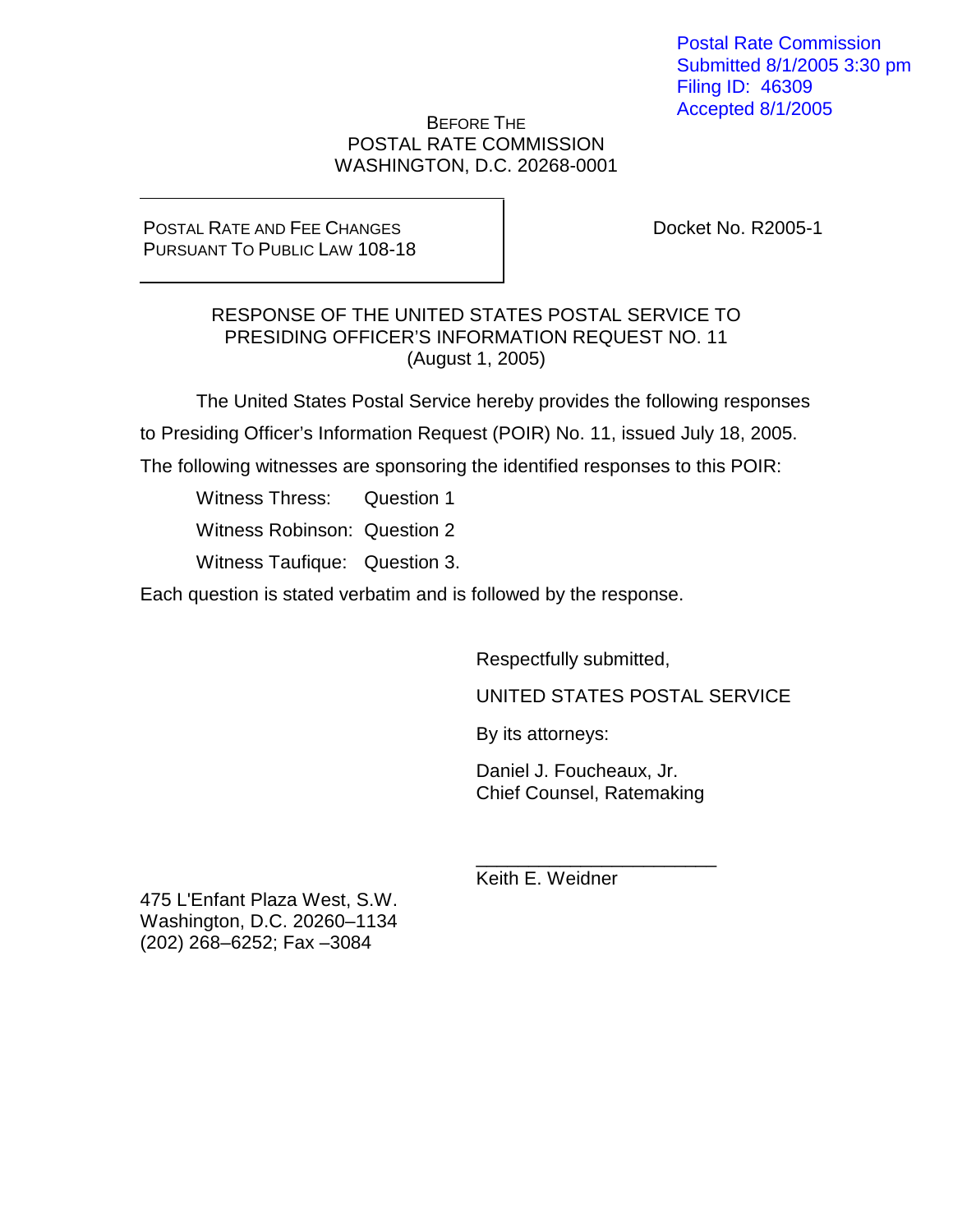# RESPONSE OF POSTAL SERVICE WITNESS THRESS TO POIR NO. 11, QUESTION 1

**1.** Please refer to USPS-LR-K-63, file Prices.xls, sheet "Standard", cells AZ175, AZ193, AZ221, AZ241, AZ271, AZ292 and AZ313. Please provide the source of the following "proposed" Standard Mail rates: (a) Nonprofit BMC destination entry pound rate of \$0.510 in cells AZ175, AZ193, AZ221 and AZ241; and (b) Nonprofit ECR DDU destination entry pound rate of \$0.225 in cells AZ271, AZ292 and AZ313.

# **RESPONSE:**

Those cells apparently were not updated to reflect minor adjustments made

during final preparation of the proposed rates. The correct rates, with citations,

are as follows. The Nonprofit BMC pound rate is \$0.511, for a discount of 10.5

cents. Source: LR-K-115, USPST28ASpreadshhets.xls, sheet: S-20 Adjusted

Nonprofit Rates. The Nonprofit ECR destination entry rate is \$0.224, for a

discount of 16.6 cents. Source: LR-K-115, USPST28ASpreadshhets.xls, sheet:

ECR-19 Adjusted NECR Rates.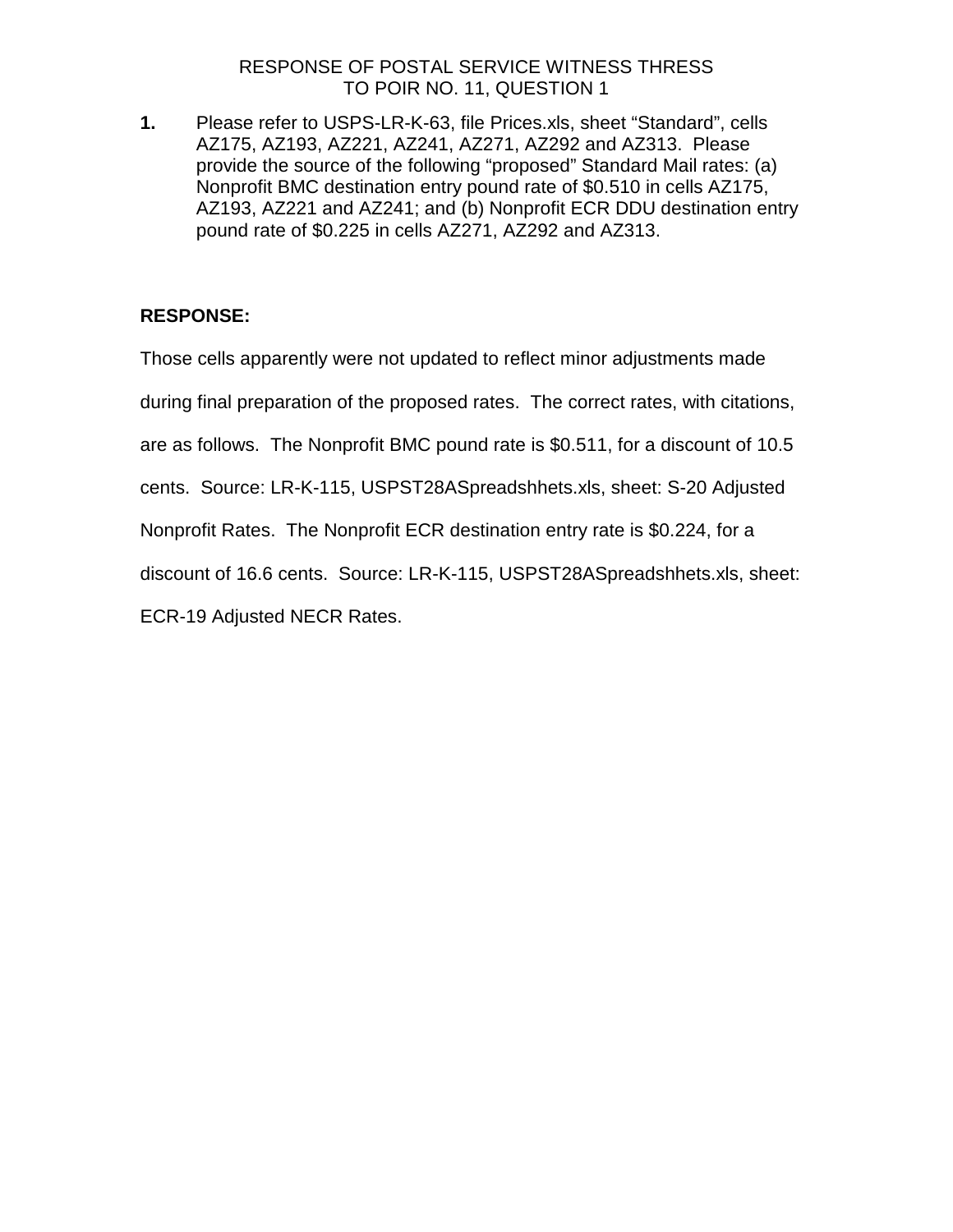### RESPONSE OF POSTAL SERVICE WITNESS ROBINSON TO POIR NO. 11, QUESTION 2

- **2.** Based on USPS-LR-K-115 and the response to POIR 7, question 15, it appears that the revenues from Merchandise Return and Bulk Parcel Return Service (BPRS) are double counted.
	- a. Please refer to USPS-LR-K-115, file "USPS-T-28Cspreadsheets," to the sheet entitled "SS-7 Bulk Parcel Accounting Fee." Cell M27 shows base year revenue for Account 43341.155 as \$408,218.14, of which 94 percent is assumed to be from Merchandise Return and five percent from BPRS. This figure also appears in the itemized list of the components of other income attached to the response to POIR no. 7, question 15. In the same workbook, please refer to sheet "SS-20 Merchandise Return Permits," cell Y17, which lists the revenue of Account 43333 as \$179,059. As with Account 43341.155, this figure is in the list of miscellaneous income that is included in other income in the attachment provided in POIR No. 7, question 15. Please confirm that Table 1 below shows the correct breakdown, by service, of the \$8.566 million in test year after rates Special Service Fees that are subtracted from Other Income as described in the response to POIR No. 7, question 15.

#### **Table 1**

|                                            | <b>TYAR</b> |
|--------------------------------------------|-------------|
| <b>Service</b>                             | Rev.        |
| Address Change to Election Boards          | \$149,102   |
| <b>Correction of Mailing Lists</b>         | 99.997      |
| Meter Service                              | 564,847     |
| Permit Imprint Permit Fees 1/              | 7,723,715   |
| Shipping Paid Forwarding                   | 4.261       |
| ZIP Coding of Mailing Lists 2/             | 24,378      |
| Total Special Service Fees in Misc. Income | \$8,566,300 |

1/ This figure was revised to \$6,681,294 in the response to POIR 8, question 12. 2/ This figure was revised to \$8,146 in the response to POIR 7, question 16.

- b. In the same workbook, please refer to the sheet entitled "SS-40 Fee Summary TYAR." This sheet shows the revenue for Merchandise Return (both fees and permit revenue) and BPRS distributed to classes of mail. However, the attachment included with the response to POIR No. 7, question 15, list accounts 43341.155 and 43333.141 as included in Other Income, and based on Table 1 above, it appears that Merchandise Return and BPRS revenue are not subtracted from the Other Income shown in Exhibit USPS-27B.
	- (i) Please confirm that Merchandise Return and BPRS fees are included in Other Income and are also distributed to the underlying classes of mail, as shown in "SS-40 Fee Summary TYAR."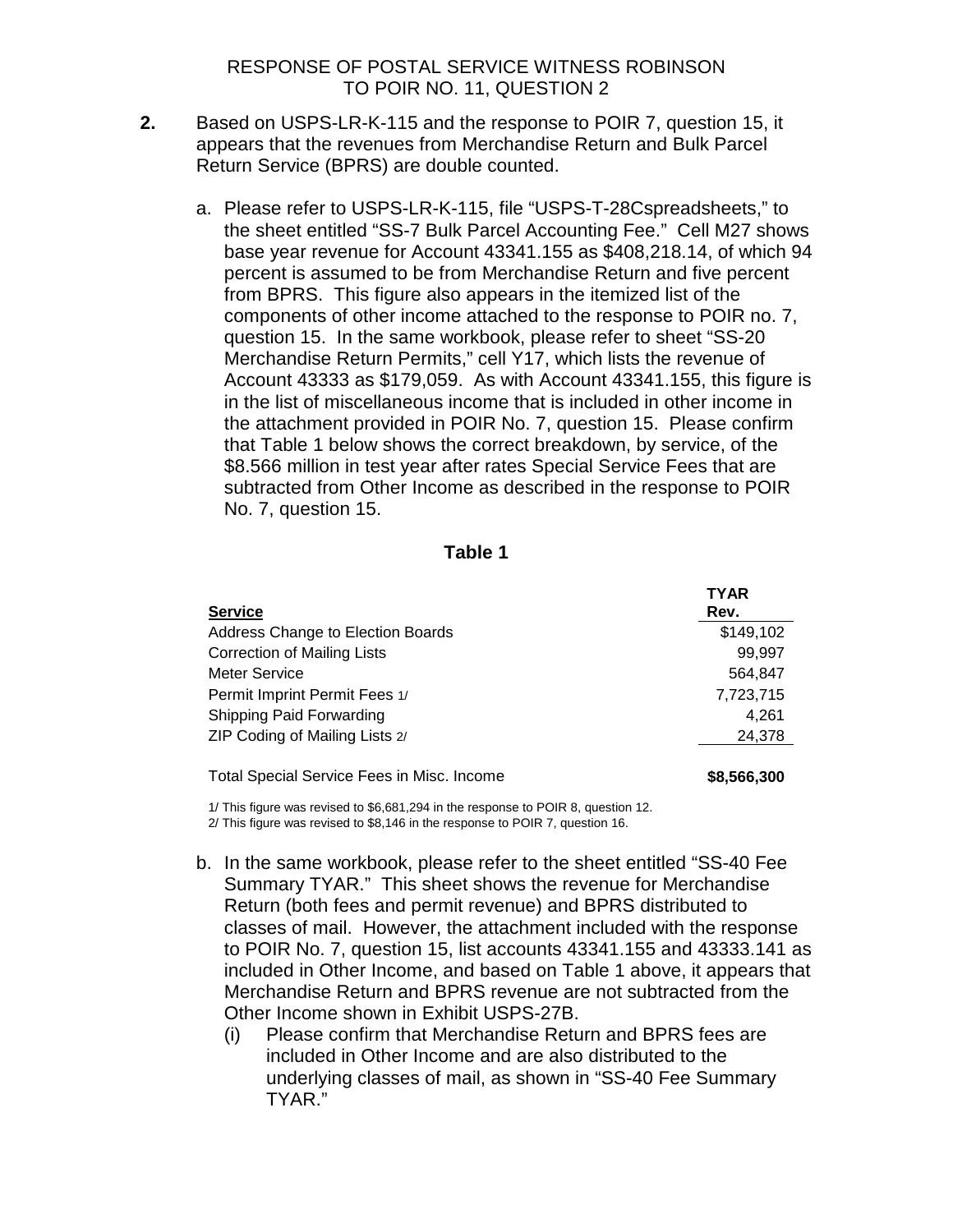- (ii) If so, please revise the Special Service Fees adjustment by adding Merchandise Return and BPRS to Table 1. If not, please explain.
- (iii) Please revise the Special Service Fees adjustment (see Table 1) if necessary to correct for the apparent double counting of revenue from accounts 43341.155 and 43333.141.

# **RESPONSE:**

There is a double counting of revenue associated with General Ledger Accounts 43341.155 and 43333.141.

General Ledger Accounts 43341.155 and 43333.141 are included in FY

2004 "Other Income" used to forecast "Other Income" in both the test-year-

before-rates and the test-year-after-rates. Response of witness Tayman to POIR

No. 7, Question 15.

General Ledger Account 43333.141 reports revenue for Merchandise Return Service Permit Fees (FY2004: \$179,059; TYBR \$180,691; TYAR \$189,402). In the test-year, this revenue is reported in the domestic mail fees included in First-Class Mail, Priority Mail, and Package Services revenues. See USPS-LR-K-115, USPST28Cspreadsheets.xls, sheets SS-38 Fee Summary TYBR and SS-40 Fee Summary TYAR.

General Ledger Account 43341.155 reports revenues for the Merchandise Return Service, Bulk Parcel Return Service and Shipper Paid Forwarding Accounting Fees. The following table shows the FY 2004, TYBR and TYAR allocation of revenues to the individual Special Services for General Ledger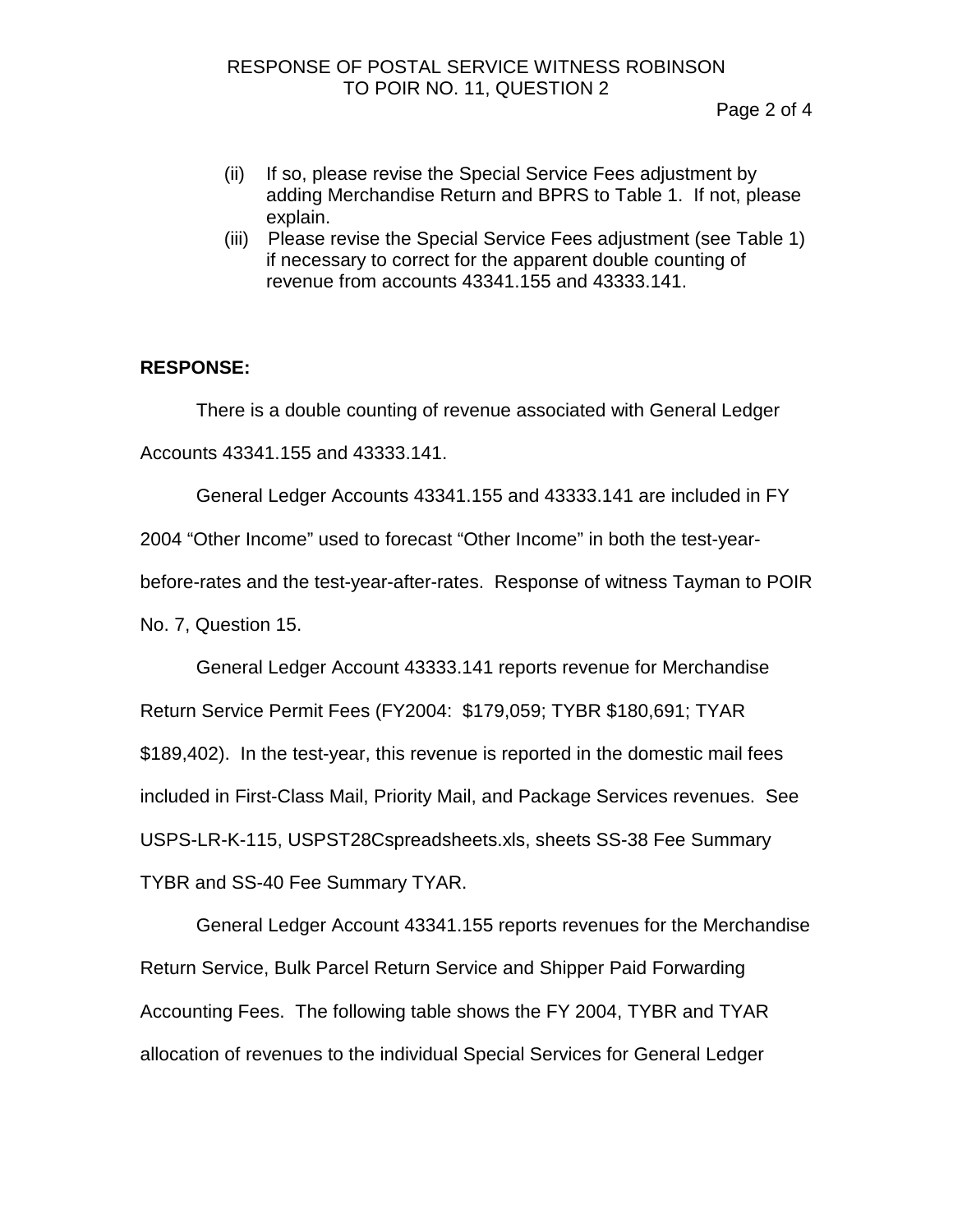### RESPONSE OF POSTAL SERVICE WITNESS ROBINSON TO POIR NO. 11, QUESTION 2

Page 3 of 4

Account 43341.155 (titled Merch Return Service Fee in the attachment to the response to POIR 7, Question 15).

# **Allocation of General Ledger Account No. 43314.155**

| <b>Accounting Fee for:</b>        | <b>FY 2004</b> | <b>TYBR</b> | <b>TYAR</b> |
|-----------------------------------|----------------|-------------|-------------|
| <b>Merchandise Return Service</b> | 383 725        | 387 223     | 400 549     |
| <b>Bulk Parcel Return Service</b> | 20 411         | 22 601      | 23 401      |
| <b>Shipper Paid Forwarding</b>    | 4 0 8 2        | 4 1 1 9     | 4 261       |

In the test-year, the Merchandise Return Service Accounting fee revenue was reported in the domestic mail fees included in First-Class Mail, Priority Mail, and Package Services revenues; the Bulk Parcel Return Service Accounting Fee revenue was reported in the domestic mail fees included in Standard Mail revenues. See USPS-LR-K-115, USPST28Cspreadsheets.xls, sheets SS-38 Fee Summary TYBR and SS-40 Fee Summary TYAR. However, an offsetting adjustment was not made in "Other Income" in Exhibits USPS-27A and USPS-27B. Shipper Paid Forwarding Accounting Fees are reported in "Other Special Services" revenue on Exhibits USPS-27A and USPS-27B and were deducted from "Other Income."

a. Confirmed. Table 1 provides the total revenue from the listed Special Services that is deducted from Other Income and added to revenue from "Other Special Services" as filed in Exhibit USPS-27B.

b.

i. Confirmed.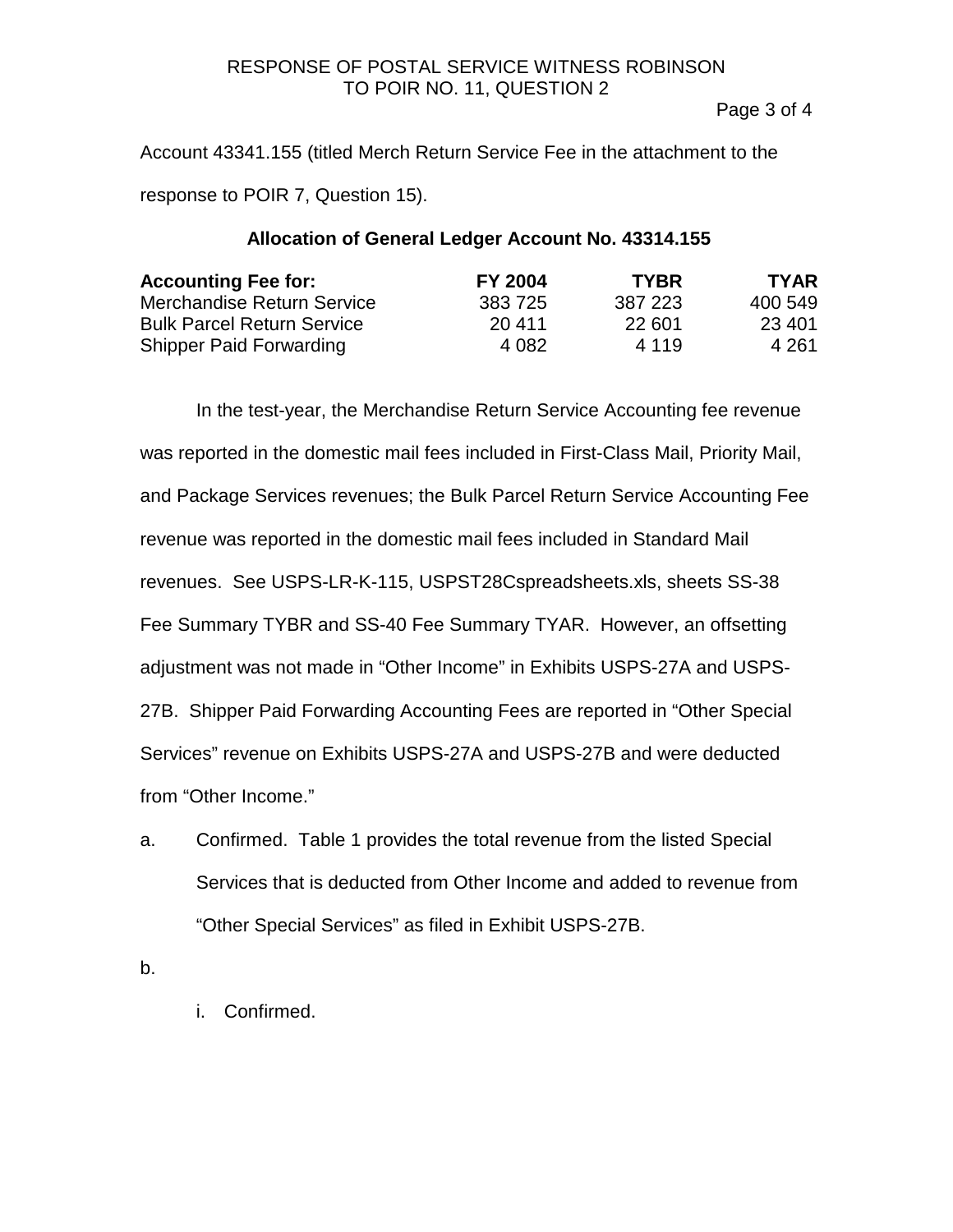# RESPONSE OF POSTAL SERVICE WITNESS ROBINSON TO POIR NO. 11, QUESTION 2

Page 4 of 4

ii. The Merchandise Return Service Permit fee, Merchandise Return Service Accounting Fee, and Bulk Parcel Return Service Accounting Fee should be subtracted from "Other Income;" however, they should NOT be added to "Other Special Services" revenue because they are already included in the domestic mail revenues for the classes of mail. To reflect the difference in the treatment of these two categories of revenue, I would revise Table 1 as indicated in the response to part iii. iii.

### **Table 1**

| <b>Service</b> | <b>TYAR Rev.</b> |
|----------------|------------------|
|                |                  |

# **A. "Other Income" reported as "Other Special Services" Revenue**

| <b>Address Change to Election Boards</b>              | \$149,102   |
|-------------------------------------------------------|-------------|
| <b>Correction of Mailing Lists</b>                    | 99,997      |
| <b>Meter Service</b>                                  | 564,847     |
| Permit Imprint Permit Fees 1/                         | 7,723,715   |
| <b>Shipping Paid Forwarding</b>                       | 4,261       |
| ZIP Coding of Mailing Lists 2/                        | 24,378      |
| Total (reallocated from Other Income to Other Special | \$8,566,300 |
| Services)                                             |             |

1/ This figure was revised to \$6,681,294 in the response to POIR 8, question 12. 2/ This figure was revised to \$8,146 in the response to POIR 7, question 16.

#### **B. "Other Income" reported as "Domestic Mail Fees" Revenue**

| Merchandise Return Service Permit Fees                | \$189,402 |
|-------------------------------------------------------|-----------|
| Merchandise Return Service Accounting Fees            | 400,549   |
| <b>Bulk Parcel Return Service Accounting Fees</b>     | 23,401    |
| Total (reallocated from Other Income to Domestic Mail | \$613,352 |
| Fees)                                                 |           |
|                                                       |           |

| Total Special Services Adjustment to Other Income | \$9,179,652 |
|---------------------------------------------------|-------------|
|---------------------------------------------------|-------------|